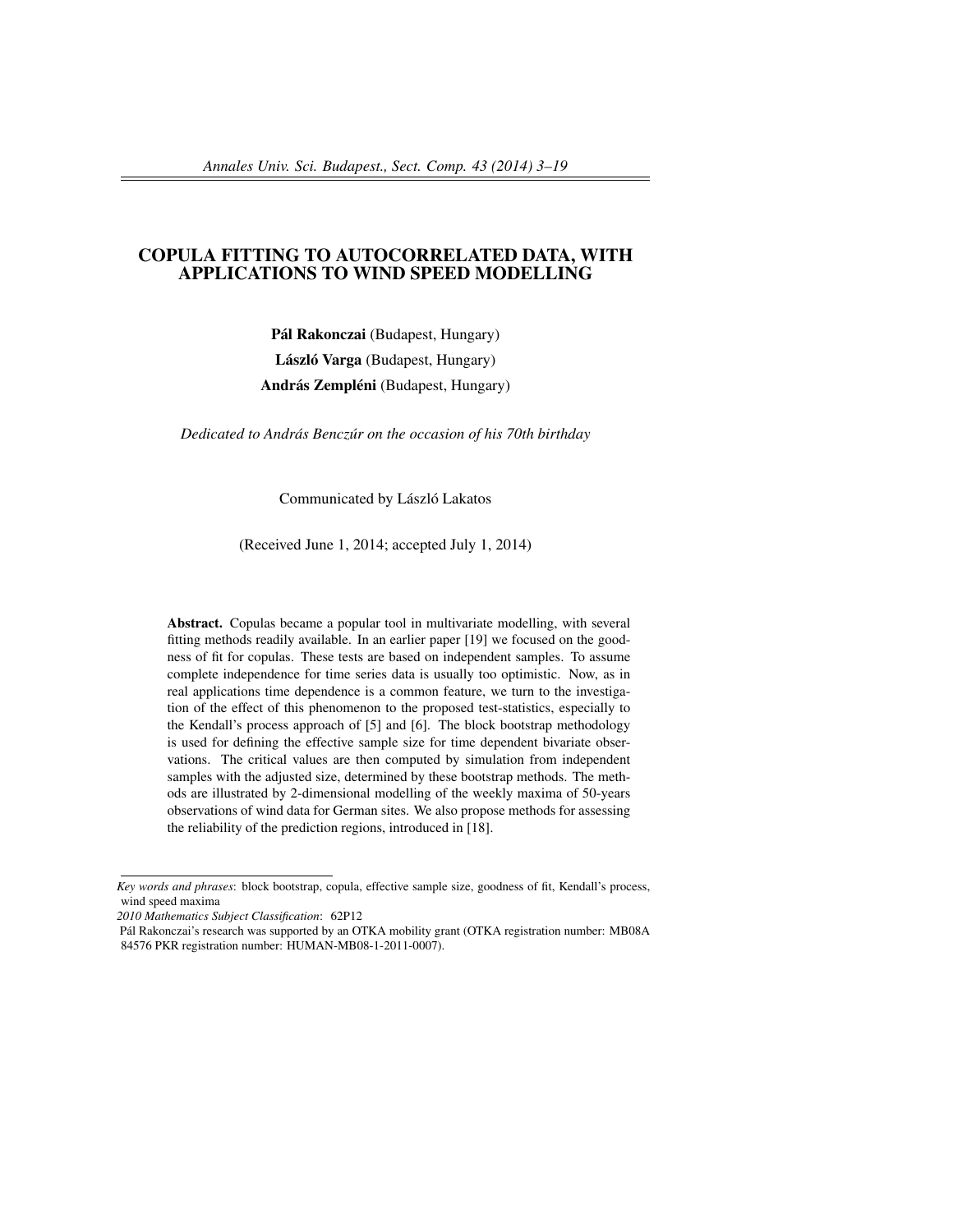## 1. Introduction

In the last decade the question of multivariate modelling of high-dimensional data has become also tractable, mainly due to the vast number of recorded data and the powerful computing equipment readily available. However, most of the methodology has been developed for the case of independent (multivariate) observations. In this paper, we focus on the effect of the serial dependence, naturally arising in many time series data. In an earlier paper, [19] we investigated the possibilities for checking the validity of the copula models. Copulas are simple yet powerful tools, which ensure the separation of marginal modelling and the dependence structure. They have been reinvented in the 1990s and their use has been expanded rapidly since then. One natural area of their applications is in the analysis of environmental data, where they are often used to model the dependence structure of extreme events at different sites. Here we apply the methodology to weekly maxima of wind gusts at 2 different German sites. The data spans about 50 years, from 1957 to 2007.

In Section 2, we first briefly review the needed elements of copula theory and present the notations. In Section 3, we summarize the most recent approaches for measuring the goodness of fit (GoF) for copula models, including the modifications suggested in [19]. Our proposed weighted GoF test is based on the Kendall's transform of the joint distribution (see [5] and [6]), which reduces the multivariate problem to one dimension. Section 4 is devoted to the bootstrap resampling method, including the block bootstrap approach, which is suitable for the case of serial dependence. In Section 5 we model the bivariate dependence structure of the wind data set. We show the effect of the serial dependence on the model selection. The prediction regions are useful tools in visualisation of the estimated model (see [18]). We use the block bootstrap methodology of Section 4 to investigate the uncertainty in the model estimation. The conclusion summarizes our findings and gives ideas for future research.

### 2. Copula concepts

Consider a random vector  $X = (X_1, ..., X_d)$  with joint distribution function H and margins  $F_1(x_1),..., F_d(x_d)$ . Due to Sklar's theorem to any continuous d-variate distribution function H, with univariate margins  $F_i$  there exists a copula C, a distribution over the d-dimensional unit cube with uniform margins, such that

(2.1) 
$$
\mathbf{H}(x_1, ..., x_d) = \mathbf{C}(F_1(x_1), ..., F_d(x_d)).
$$

Moreover, the copula  $\bf{C}$  is unique if the marginal distributions are continuous. This construction allows capturing the dependence structure without specifying the marginal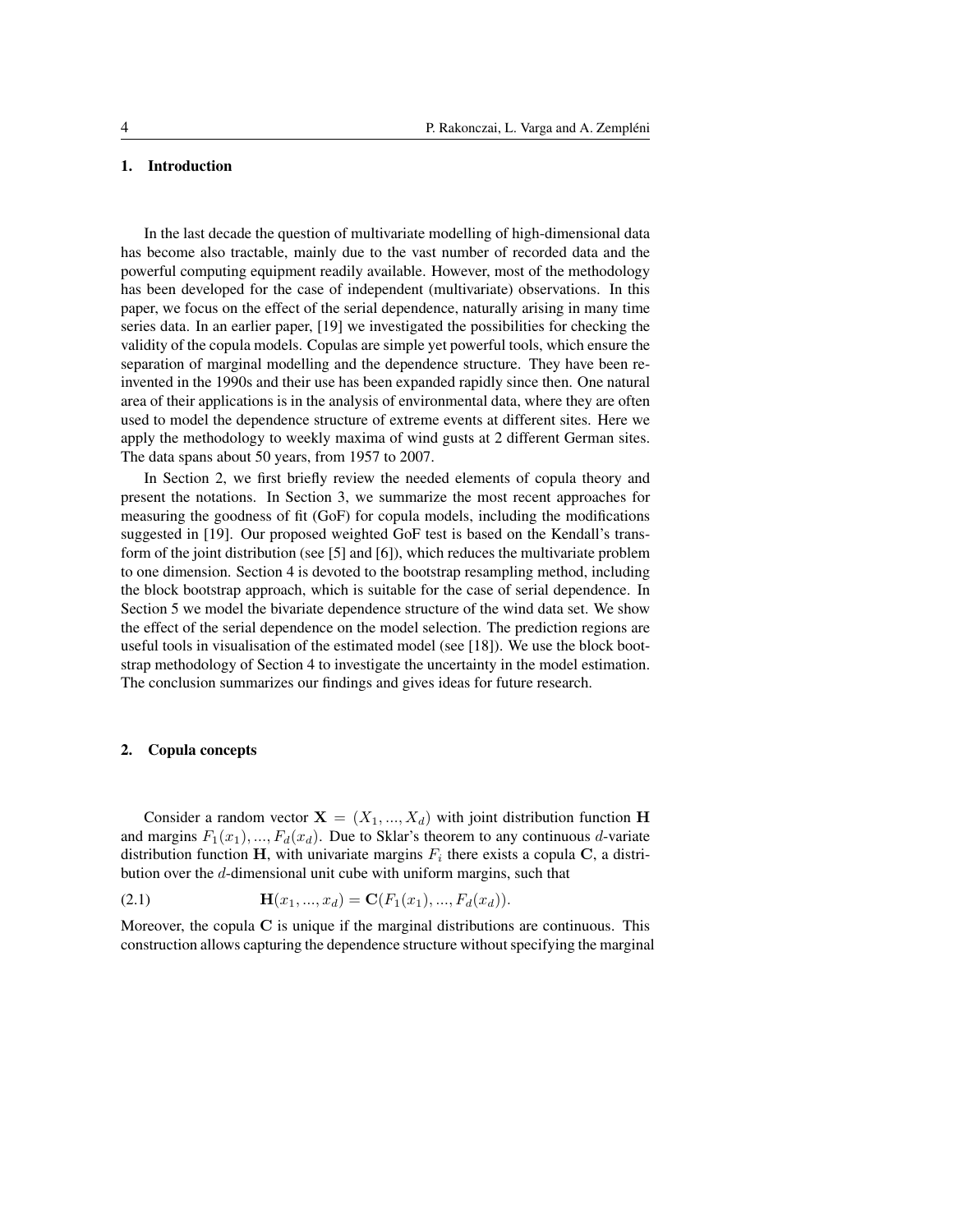distributions. In the recent literature various families of copulas have been introduced, for an overview and examples see e.g. the textbooks of [2], [13] and [14].

In this paper, we concentrate on some of the most widely used copulas from the Archimedean family. In our cases, these provided the best results when fitting to the data, but of course the proposed methodology can be carried out for other copulas (e.g. elliptical ones) as well.

#### 2.1. Archimedean copulas

A broad class of copulas is called the Archimedean copula family. It is frequently used due to its very convenient structure. Let us consider a so-called copula generator function:  $\phi(u) : [0,1] \rightarrow [0,\infty]$ , which is continuous and strictly decreasing with  $\phi(1) = 0$ . Then a *d*-variate Archimedean copula function is

$$
\mathbf{C}_{\phi}(\mathbf{u}) = \phi^{-1}\left(\sum_{i=1}^{d} \phi(u_i)\right)
$$

.

In the course of the next sections we will present the Clayton and Gumbel copula family, but we emphasize that the presented methods can be adapted to any Archimedean models exactly in the same way. The Gumbel copula has the generator  $\phi_{\theta}(u)$  =  $[-\log(u)]^{\theta}$ , where  $\theta \in [1, +\infty)$ . Thus, the Gumbel d-copula function is given by

$$
\mathbf{C}_{\text{Gumbel}}(\mathbf{u}) = \exp \left(-\left(\sum_{i=1}^d (-\log u_i)^{\theta}\right)^{\frac{1}{\theta}}\right).
$$

We should notice that the Gumbel copula belongs to another important family, too. A copula C is called *extreme value copula* if  $\mathbf{C}(u_1^t, ..., u_d^t) = \mathbf{C}^t(u_1, ..., u_d)$  for all  $t > 0$ . This family consists of copulas of multivariate extreme value distributions. The Gumbel copula is the only Archimedean copula, which is also included in the extreme value copula family and actually it coincides with the often used logistic dependence structure. The generator function of the Clayton copula (also known as Cook and Johnson's family) is given by  $\phi_{\theta}(u) = u^{-\theta} - 1$ , where  $\theta > 0$ . Thus, the Clayton d-copula function is the following

$$
\mathbf{C}_{\text{Clayton}}(\mathbf{u}) = \left(\sum_{i=1}^d u_i^{-\theta} - d + 1\right)^{-\frac{1}{\theta}}.
$$

For parameter estimation variants of the method of moments or pseudo-maximum likelihood estimation are the most widely accepted method in the above cases. For more details and for simulation methods see the Chapters 5-6 in [2]. For simulation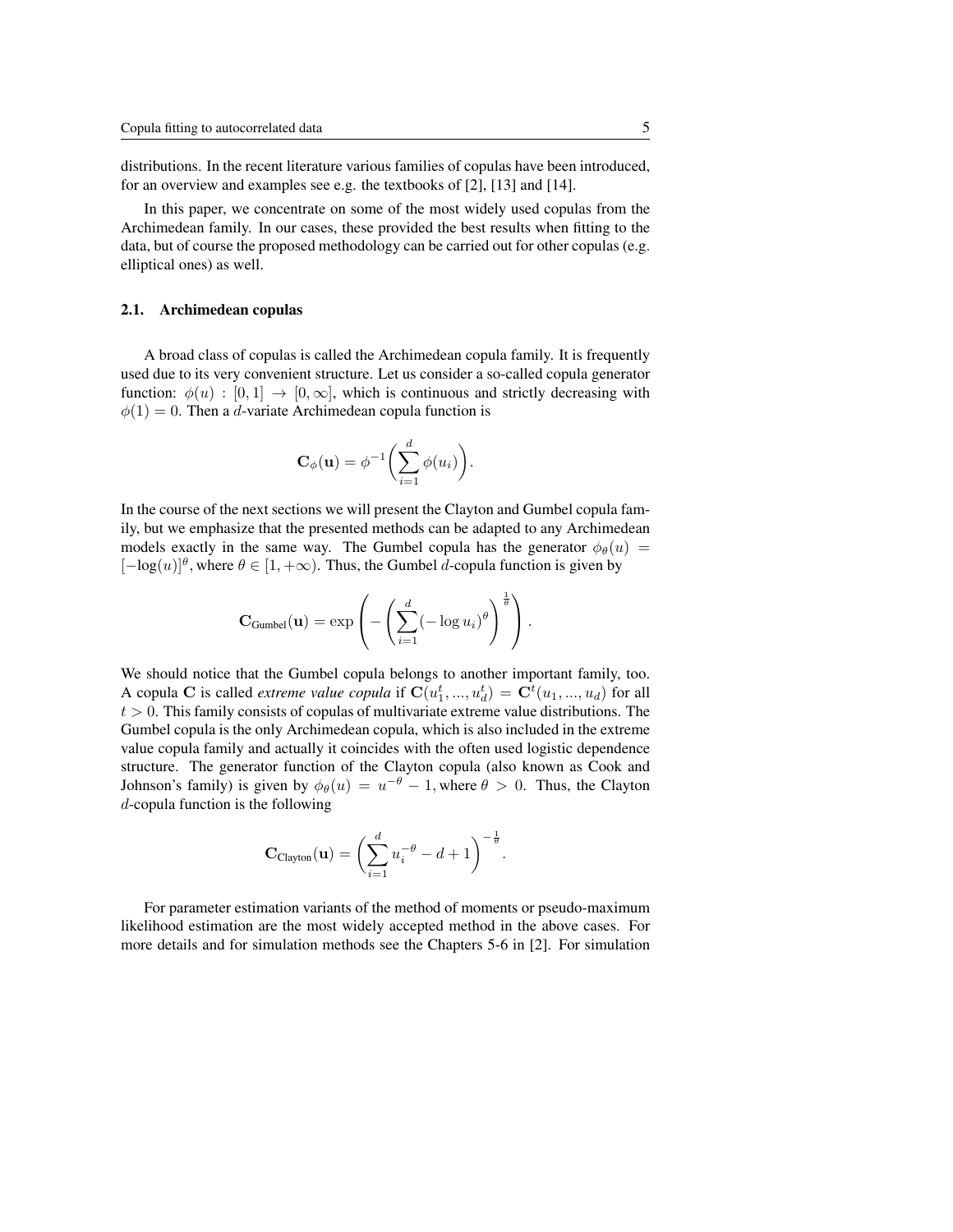and parameter estimation in practice the copula package of the open source  $R$  language may be used. An illustration of the described copula models is shown by Figure 1. Here we can see the scatter plots of 2 dimensional simulations with the same sample size  $n = 2000$  and given strength of association (Kendall's  $\tau = 0.47$ ).



*Figure 1. Left panel:* simulations from the Clayton family ( $\theta = 1.25$ ). *Right panel:* simulations from the Gumbel family ( $\theta = 1.9$ ). The Kendall's  $\tau$  is 0.47 in both cases.

#### $2.2.$ **Statistical inference from copula models**

After fitting a copula model there is an important question how our choice influences the joint distribution. To tackle this, one has to transform back the results to the original scale. As in most cases the most important questions are the quantile estimators, a suitable parametric model may be preferable (especially in case of high quantiles). In our case we assumed generalized extreme value (GEV) distributed margins having cdf as

(2.2) 
$$
F(x) = \exp\left\{-\left(1 + \xi \frac{x - \mu}{\sigma}\right)^{-\frac{1}{\xi}}\right\},\,
$$

where  $1 + \xi \frac{x-\mu}{\sigma} > 0$ .  $\mu \in \mathbb{R}$  is called the location parameter,  $\sigma > 0$  the scale parameter and  $\xi \in \mathbb{R}$  the shape parameter. (For instance Gumbel copula and GEV margins together are equivalent to the well-known bivariate logistic extreme value distribution.) Instead of using the usual quantile curves obtained from the bivariate distribution function, we propose constructing compact quantile-like regions by integrating the bivariate density, as they are easily understandable graphical representations of the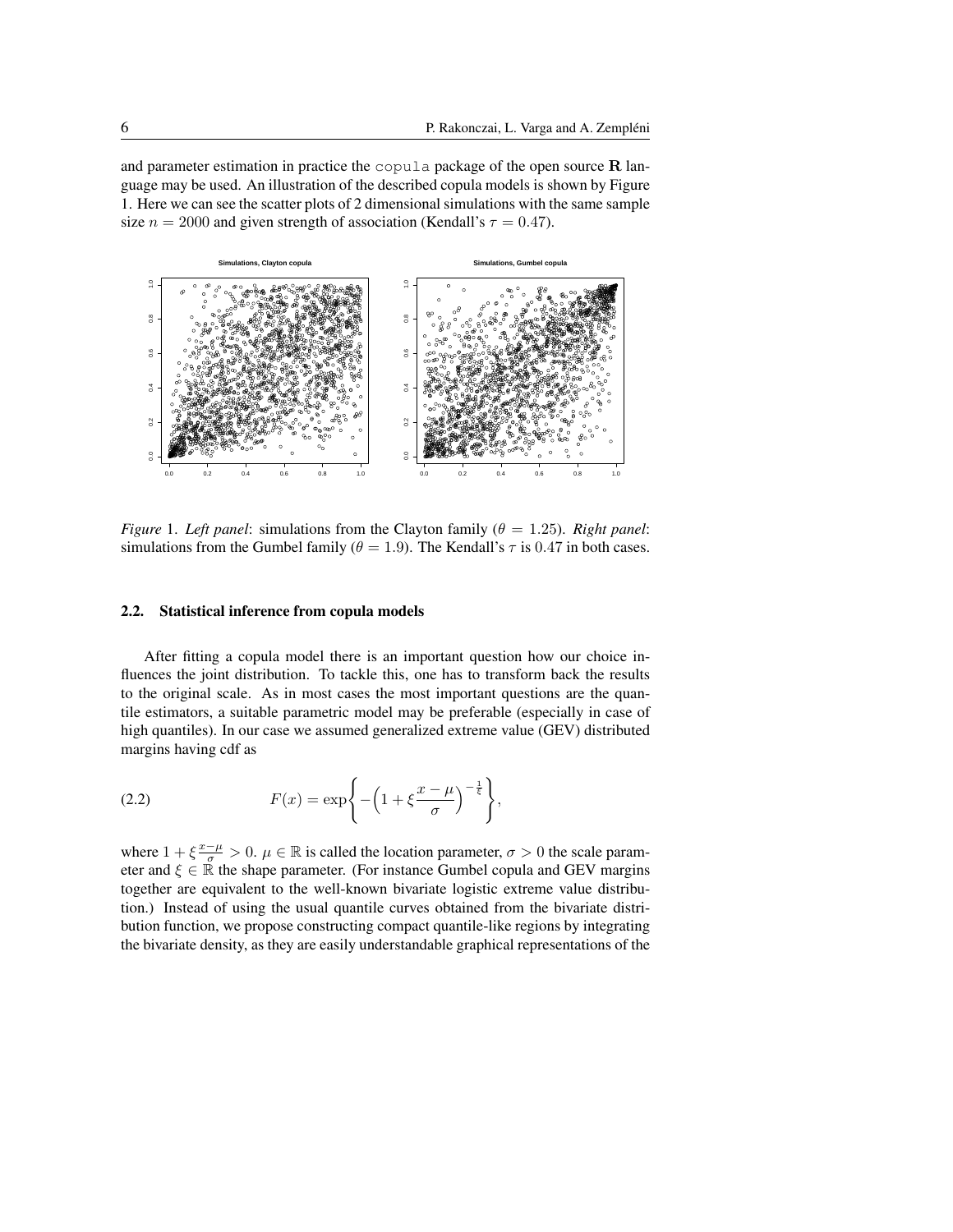model. The bivariate density, based on the formula (2.1) can be written as

$$
(2.3) \t\t\t h(x_1, x_2) = c(F(x_1), F(x_2))f_1(x_1)f_2(x_2),
$$

where  $f_1(x) = F'_1(x)$  and  $f_2(x) = F'_2(x)$  are the marginal densities and  $c(u, v) =$  $\frac{\partial^2}{\partial u \partial v} C(u,v)$ . Let

$$
\hat{\mathcal{R}}(u) = \{(x, y) : \hat{h}(x, y) \ge u\},\
$$

where h is an estimator of the bivariate density h of  $(2.3)$ . Then, following the notation in [8], the **prediction region** for a given probability  $\gamma$  is defined to be  $R(\hat{u}_{\gamma})$ , where  $u = \hat{u}_{\gamma}$  is the solution to the equation

$$
\int\limits_{\hat{\mathcal{R}}(u)}\hat{h}(x,y)dxdy = \gamma.
$$

Prediction regions provide a rather intuitive method for visualizing the effect of the copula choice on the original distribution.

## 3. Goodness-of-Fit tests

After estimating the model parameters one must be able to check the fit of the results. Formally we intend to test the hypothesis

(3.1) 
$$
\mathcal{H}_0: \mathbf{C} \in \mathcal{C}_0 = \{ \mathbf{C}_{\theta}, \theta \in \mathbf{\Theta} \},
$$

that the dependence structure of the copula arises from a specific parametric family  $C_0$  of copulas. The most obvious way for testing GoF is to consider multidimensional  $\chi^2$  approaches, but in this case we need to discretize the data, losing valuable information. In order to avoid its use, dimension reducing methods can be utilized. As usual in this context, we consider the  $F_j$  marginal distributions as nuisance parameters and base all of the tests on ranks. Basically in a preliminary step we perform the probability integral transformation (PIT) for the observations mapping them into the d-dimensional unit cube as

$$
\overbrace{\mathbf{X}_i = (X_{i1}, ..., X_{id})}^{\text{Observations}} \sim \mathbf{H} \longrightarrow_{\text{PIT}} \overbrace{\mathbf{U}_i = (U_{i1}, ..., U_{id})}^{\text{Pseudo-observations}} \sim \mathbf{C}, \text{ for } i = 1, ..., n.
$$

The PIT is defined by  $U_{ij} = \frac{n \hat{F}_j(X_{ij})}{n+1} = \frac{R_{ij}}{n+1}$ , where  $\hat{F}_j$  denotes the empirical distribution function of the *j*th margin,  $R_{ij}$  is the rank of  $X_{ij}$  among  $X_{1j}$ , ...,  $X_{nj}$  and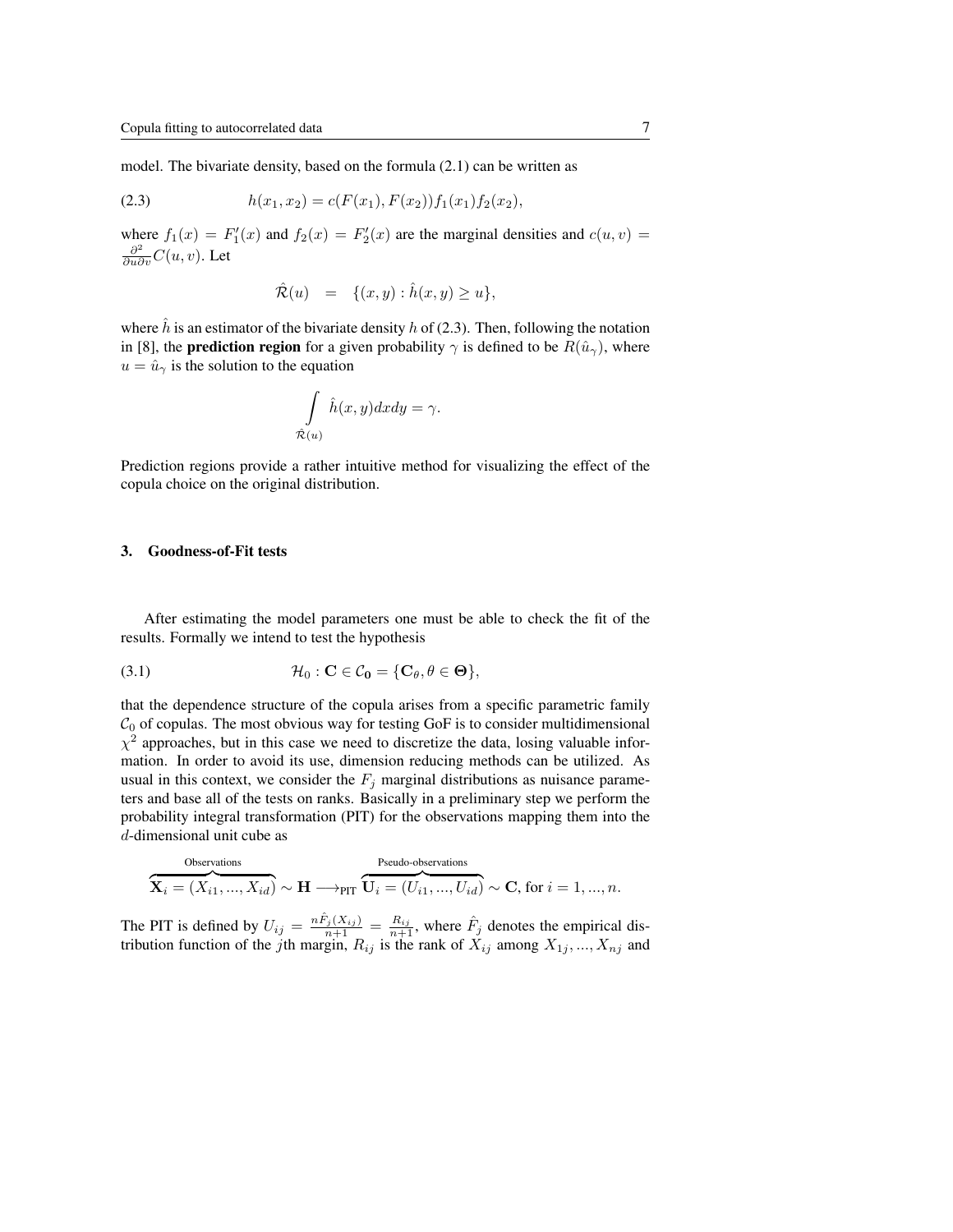$\frac{n}{n+1}$  is just a scaling factor avoiding possible problems at the boundary of  $[0, 1]^d$ . Therefore the *pseudo-observations*  $U_1, ..., U_n$  can be interpreted as a sample from the underlying copula C. In the review paper [7] it is strongly emphasized that the pseudo-observations are of course not really mutually independent and their components are only approximately independent, so any construction of GoF tests should take this fact into account, otherwise the testing procedures fail to hold their nominal level.

One of our main aims in this paper is to give methods for investigating the effect of (even slight or stronger) autocorrelation in the marginal components on the GoF-tests. We have chosen Cramér-von Mises type tests as they are generally proven to be one of the most powerful GoF methods formulated (not denoting the dependence on the parameters) as

$$
T = n \int_{-\infty}^{\infty} (\hat{F}(x) - F(x))^2 \Phi(x) dF(x),
$$

where  $\hat{F}$  is the empirical cdf, F is the cdf which is to be fitted and  $\Phi(x)$  is a weight function. In the simplest case, when  $\Phi(x) = 1$  we get the Cramér-von Mises statistics, or if the focus is on the tails we may set the weight function as  $\Phi(x) = \frac{1}{F(x)(1-F(x))}$ , leading to the Anderson-Darling statistics

(3.2) 
$$
T_{AD} = n \int_{-\infty}^{\infty} \frac{(F_n(x) - F(x))^2}{F(x)(1 - F(x))} dF(x).
$$

In many cases when only one of the tails is important (usually maximum for environmental or insurance loss data), the  $\Phi(x) = \frac{1}{1 - F(x)}$  weight function is suggested with  $\Phi(x) = \frac{1}{F(x)}$  if the minima are in the focus of attention. The advantage of using these weights in comparison to standard Anderson-Darling in (3.2) is that the sensitivity is concentrated to discrepancies at the relevant tail of the distribution: see Zempléni's test in [11]. The computation of these statistics is straightforward. We come back to the critical value estimation in Section 4.

## 3.1. Kendall's transform

An important, widely used class of multivariate GoF statistics can be based on the Kendall's transform, which is the distribution function of the probability integral transformation of the joint distribution

$$
(3.3) \qquad \mathcal{K}(\theta, t) = P(C_{\theta}(F_1(X_1), ..., F_d(X_d)) \le t) = P(C_{\theta}(U_1, ..., U_d) \le t).
$$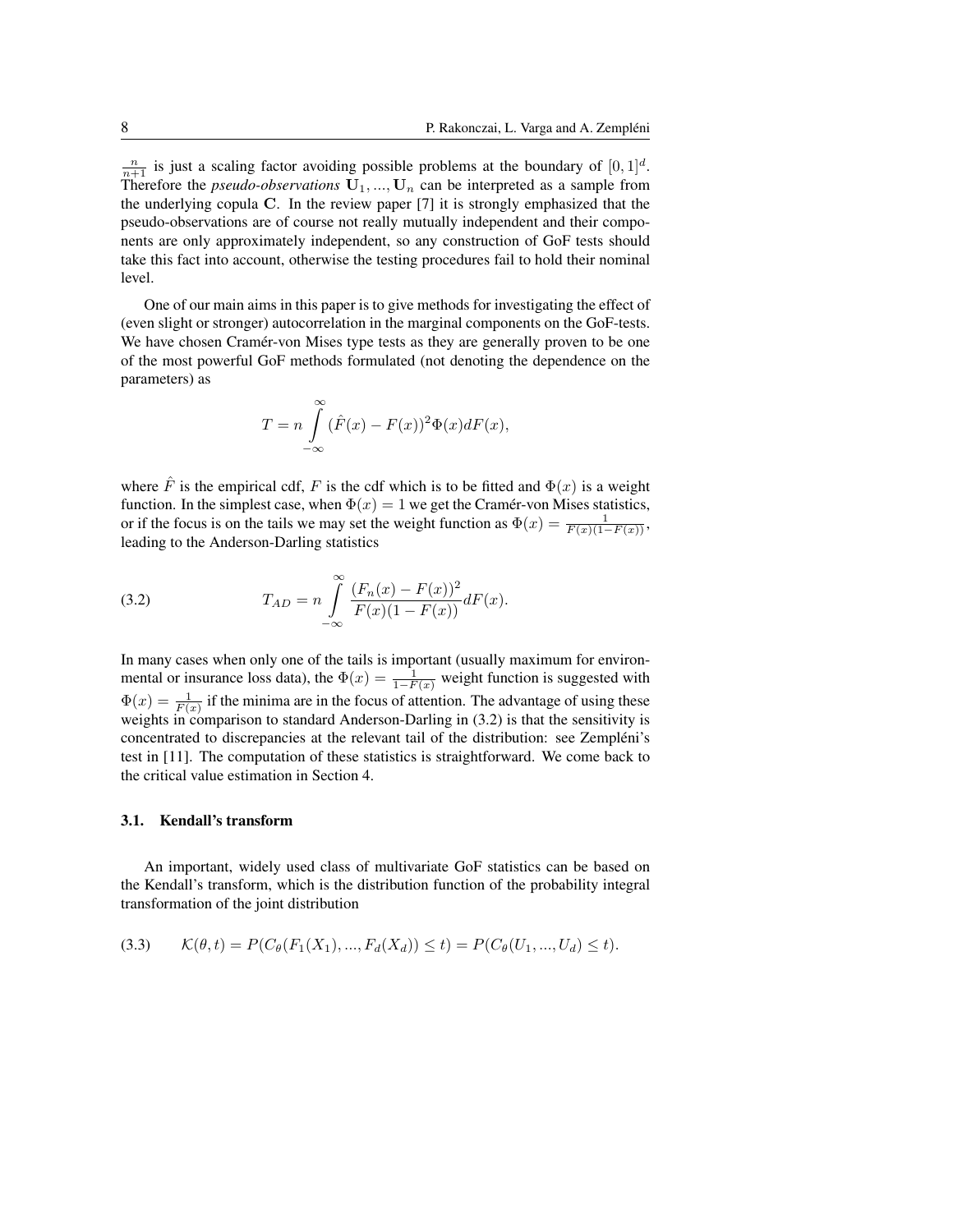In the case of the Archimedean copula family, (3.3) can be computed as

$$
\mathcal{K}(\theta, t) = t + \sum_{i=1}^{d-1} \frac{(-1)^i}{i!} \left[ \phi_\theta(t)^i \right] f_i(\theta, t),
$$

where  $f_i(\theta, t) = \frac{d^i}{dx^i} \phi_\theta^{-1}(x)|_{x = \phi_\theta(t)}$ . Note that actually  $f_{i+1}(\theta, t) = f_1(\theta, t) \frac{\partial}{\partial t} f_i(\theta, t)$ ,  $i \in \{1, ..., d-1\}$ . The K function defined this way is invariant on the marginal distributions, hence it depends only on the copula of X.

The empirical version of  $K$  can be computed by the rank based pseudo-observations as

$$
\mathcal{K}_n(t) = \frac{1}{n} \sum_{i=1}^n \mathbf{1}(E_{in} \le t), \qquad t \in [0, 1],
$$

where

$$
E_{in} = \frac{1}{n} \sum_{j=1}^{n} \mathbf{1}(U_{j1} \leq U_{i1}, ..., U_{jd} \leq U_{id}).
$$

For illustrations see Figure 2.



*Figure* 2. Comparison between parametric  $K_{\theta}$  of fitted copula families and the empirical version  $\mathcal{K}_n$  for the wind data.

Known tests for checking the match of the theoretical and empirical version of the Kendall's transform  $K$  use continuous functionals of Kendall's process

$$
\kappa_n(t) = \sqrt{n}(\mathcal{K}(\theta_n, t) - \mathcal{K}_n(t))
$$

having favorable asymptotic properties. There are two different kind of approaches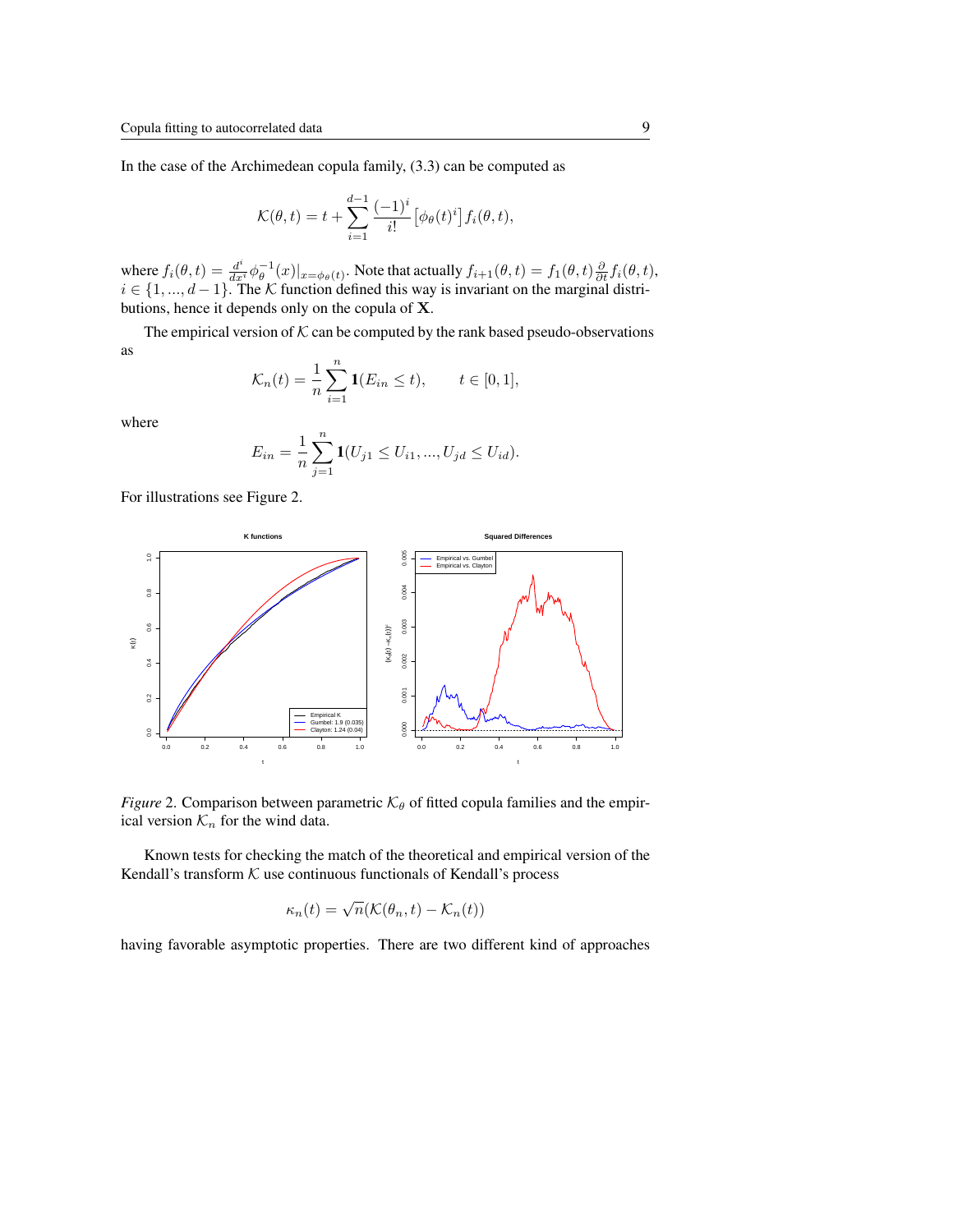investigated in [4], Cramér-von Mises type

$$
S_n = \int\limits_0^1 (\kappa_n(t))^2 dt
$$

and Kolmogorov-Smirnov type

$$
T_n = \sup_{0 \le t \le 1} |\kappa_n(t)|
$$

statistics. As the second approach is generally less powerful in detecting discrepancies near the tails, we based our inference on the test statistics summarized by Table 1, where  $(t_i)_{i=1}^m$  is an appropriately fine division of the interval  $(0, 1)$ .

*Table* 1. Numerically approximated test statistics.

| <b>Focused Regions</b> | <b>Test Statistics</b>                                                                                                                                                                        |
|------------------------|-----------------------------------------------------------------------------------------------------------------------------------------------------------------------------------------------|
| Global                 | $K_1 = \frac{1}{m}$ $\sum (\mathcal{K}(\theta_n, t_i) - \mathcal{K}_n(t_i))^2$<br>$t_i\!\in\!\overline{[\varepsilon, \!1\!-\!\varepsilon]}$                                                   |
| Upper Tail             | $\frac{(\mathcal{K}(\theta_n,t_i)-\mathcal{K}_n(t_i))^2}{1-\mathcal{K}(\theta_n,t_i)}$<br>$K_2 = \frac{1}{m}$ $\sum$<br>$t_i\!\in\!\overline{[\varepsilon, \!1\!-\!\varepsilon]}$             |
| Lower Tail             | $K_3 = \frac{1}{m} \sum \frac{(\mathcal{K}(\theta_n,t_i)-\mathcal{K}_n(t_i))^2}{\mathcal{K}(\theta_n,t_i)}$<br>$t_i \in [\varepsilon, 1-\varepsilon]$                                         |
| Lower and Upper Tail   | $K_4 = \frac{1}{m} \sum\limits_{t_i \in [\varepsilon, 1-\varepsilon]} \frac{(\mathcal{K}(\theta_n, t_i) - \mathcal{K}_n(t_i))^2}{\mathcal{K}(\theta_n, t_i)(1 - \mathcal{K}(\theta_n, t_i))}$ |

As the limit distribution of the above statistics is not distribution-free, a simulation algorithm is needed to get critical values. The algorithm can be performed as follows:

- 1. Simulate a sample from the copula model  $C_{\theta}$  under the null-hypothesis.
- 2. Re-estimate  $\hat{\theta}$  from the simulation.
- 3. Calculate the test statistics.

Finally one should repeat the above steps as many times as needed to an accurate estimation of the  $p$  values, which can be compared to the computed test statistics. As this procedure may be time consuming (especially in higher dimensions), it is worth mentioning that in the paper [10] a quicker procedure was proposed, which is based on a new bootstrap approach.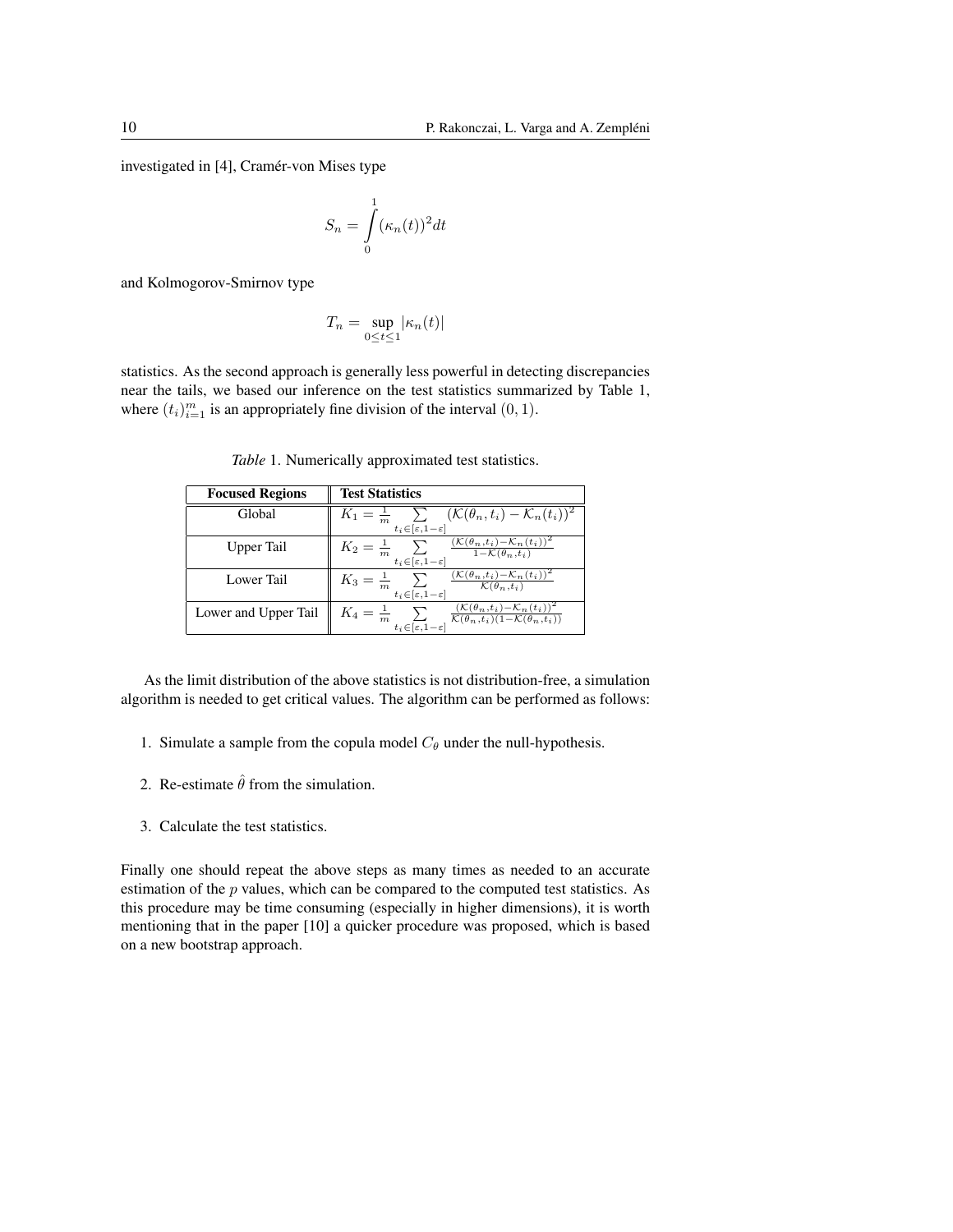#### 4. Bootstrap methods

The bootstrap is a computer-intensive, usually non-parametric or semi-parametric statistical method to estimate the distribution of a statistics of interest. The basic bootstrap concept was introduced by Efron in 1979 (see [3]) and has become a popular tool in solving many statistical problems.

#### 4.1. The bootstrap principle

Let  $X_1, X_2, \ldots$  be i.i.d. random variables with unknown common distribution F. Suppose that we have a random sample  $X_n = \{X_1, \ldots, X_n\}$  and let  $T_n = t_n(X_n; F)$ be a statistics of interest. Let  $G_n$  denote the sampling distribution of  $T_n$ . Our main purpose is to approximate the unknown distribution of  $T_n$  or its function of interest, for example the standard error.

The (mostly referred as i.i.d.) basic bootstrap method is the following. For given  $\mathbf{X}_n$ , we draw a simple random sample  $\mathbf{X}_m^* = \{X_1^*, \ldots, X_m^*\}$  of size m (usually  $m \approx n$ ) with replacement from  $\mathbf{X}_n$ . Therefore, the common distribution of the  $X_i^*$  's is given by the empirical distribution  $\hat{F}_n = n^{-1} \sum_{n=1}^n$  $\sum_{i=1} \delta_{X_i}$ , where  $\delta_z$  is the probability measure having unit mass at z. In the next step, we define the bootstrap alterego of  $T_n$ :  $T_{m,n}^* = t_m(\mathbf{X}_m^*, \hat{F}_n)$ . By repeating this procedure, we can approximate the unknown distribution  $G_n$  by its bootstrap counterpart  $G_n^*$ .

#### 4.2. Serial dependence

Up to now, we have considered independent, identically distributed observations for copula estimation or in the simulation of test statistics. However, in realistic cases there is a serial correlation between the neighbouring observations. This phenomena is widely investigated in time series analysis, and has got substantial attention in the field of extreme value modelling. As a new utilization of copulas, Rakonczai et al. [17] have recently published a paper on the so-called autocopulas, as a powerful tool in investigating the serial dependence in univariate time series. The approaches above are different from our case, where we are interested in the effect of serial dependence on the GoF tests and on copula modelling in general.

If we have dependent data, one of the most commonly used methods is the socalled block bootstrap, see [12] for details. In our work, we use the circular block bootstrap (CBB) which can be defined as follows. First, we wrap the data  $X_1, \ldots, X_n$ around a circle, i.e., define the series  $Y_t = X_{t_{\text{mod}(n)}}$  ( $t \in \mathbb{N}$ ), where mod(n) denotes "modulo n". For some m, let  $i_1, \ldots, i_m$  be a uniform sample from the set  $\{1, 2, \ldots, n\}$ .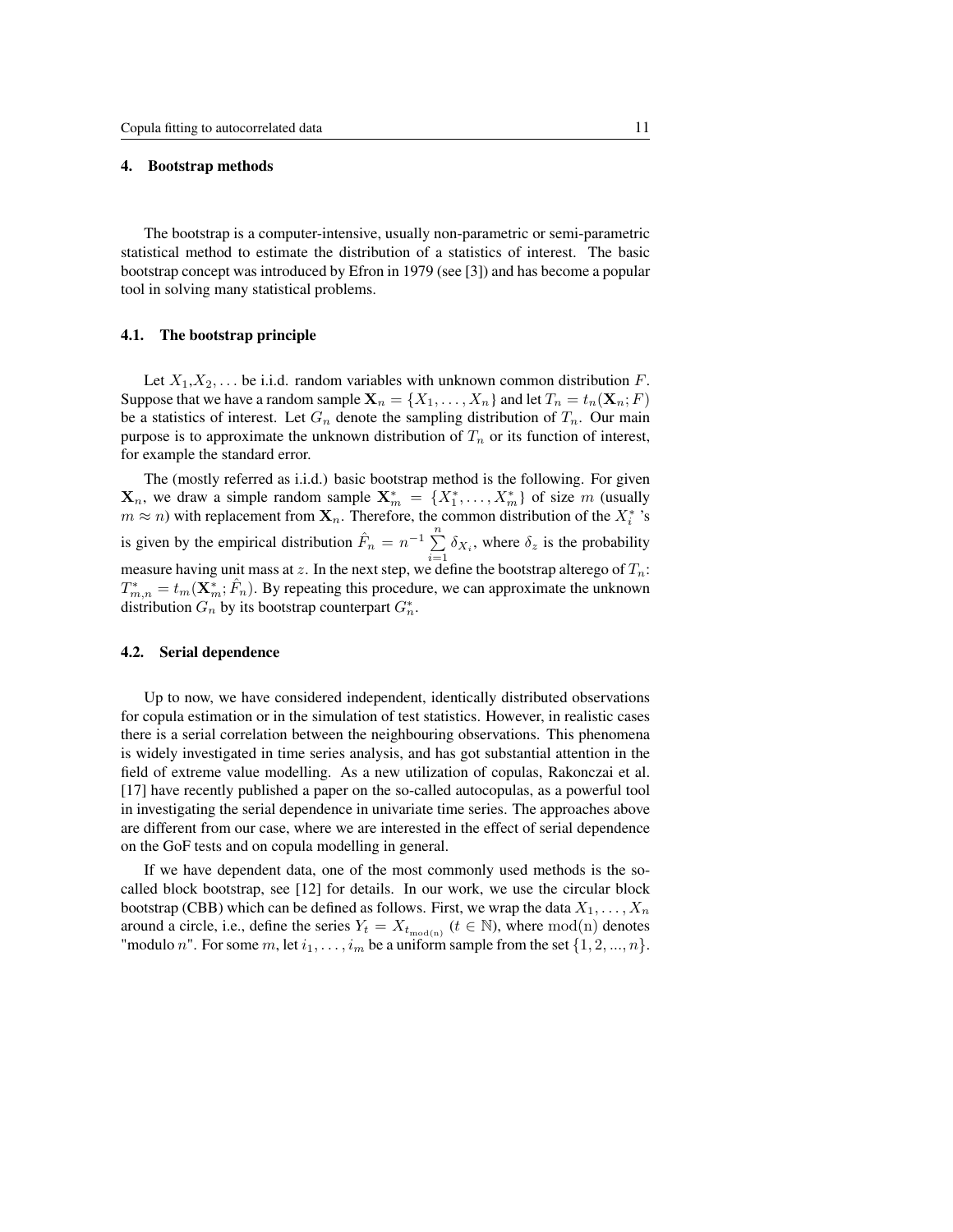After that, for a specific block size (or block length) b, we construct  $n' = m \cdot b$  $(n' \approx n)$  pseudo-data:

$$
Y_{(k-1)b+j}^* = Y_{i_k+j-1}
$$
, where  $j = 1, ..., b$  and  $k = 1, ..., m$ .

At last, we can calculate the function of interest, for example the bootstrap sample mean:  $\overline{Y}_{n'}^* = \frac{Y_1^* + ... + Y_{n'}^*}{n'}$ .

Block length plays an important role in the process, and it is not trivial to determine its optimal value. For instance, [16] suggests an "automatic" block length selection algorithm (its correction was published in [15]) - but the practical applications of this method is far from obvious due to the needed parameter selection.

As practically sample size is the single parameter we can modify in the critical value simulation algorithm, we suggest to use the notion of effective sample size, denoted by  $n_e$ . It originates from the survey sampling literature (see [9]) and is used widely in different subjects, [20] being one of the recent applications, in the area of genetics. As an illustration of the method for determining the effective sample size, let  $X_1, ..., X_n$  be univariate stationary observations with expectation  $\mu$  and standard deviation  $\sigma$  and let our statistics of interest be the sample mean X. In case of i.i.d. observations we get Var  $\left(\overline{X}\right) = \frac{\sigma^2}{n}$  $\frac{\tau^2}{n}$ . However, if the data are serially dependent, then the variance of the sample mean is greater than  $\frac{\sigma^2}{n}$  $\frac{\sigma^2}{n}$ . In its original definition, the effective sample size practically means the size of an independent sample from the distribution of  $X_1, \ldots, X_n$ , for which the variance of the sample mean coincides with its observed variance

$$
\text{Var}(\overline{X}) = \frac{\sigma^2}{n_e}.
$$

From an empirical sample,  $\sigma$  has to be estimated as well as the variance of the sample mean. For estimating the latter we use the circular block bootstrap method.

If the observations are multivariate, the definition of the effective sample size changes a bit. Let  $X_1, ..., X_n$  be multivariate stationary observations with expectation  $\mu$  and covariance matrix  $\Sigma$ . Then  $n_e$  is the  $n_e \leq n$  sample size for which

(4.1) 
$$
\operatorname{tr}\left(\Sigma(\overline{\mathbf{X}})\right) = \frac{\operatorname{tr}(\Sigma)}{n_e},
$$

where tr(.) denotes the trace operator. In our case we have another statistics in mind, the Kendall's transform from above. The distribution of (3.3) can be approximated by the circular block bootstrap as well. We use the bootstrap as defined above for this investigation. In the next Section we present an example as an illustration to the above methodology.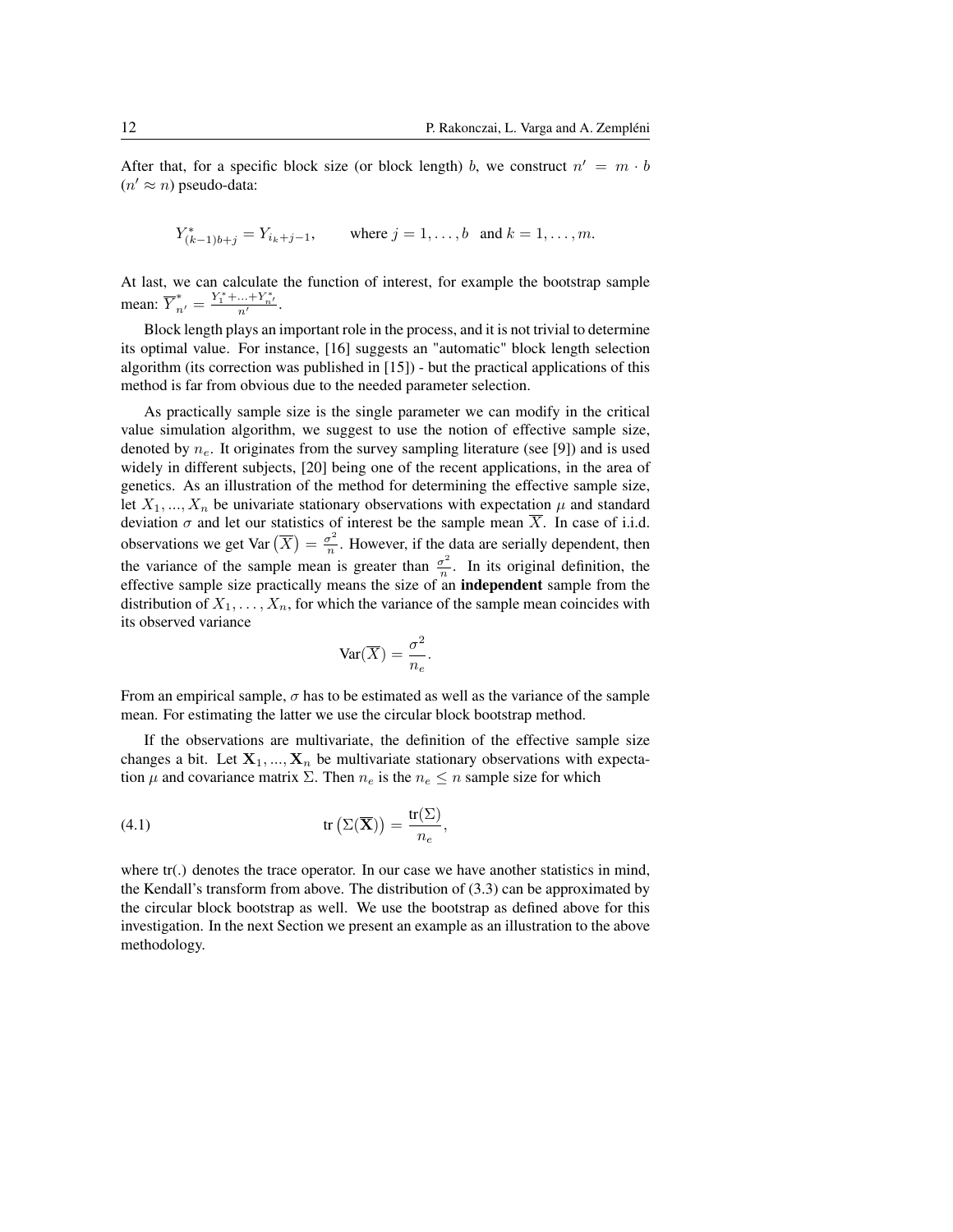#### 5. Application to wind speed maxima

We applied the described modelling procedures to a 2-dimensional wind speed dataset. The observations are daily maxima measured for the recent 50 years at Hamburg and Fehmarn, two locations in North Germany (from 1958 till 2007). First, the periodicity was removed by standard local regression: the minimum of the daily averages was 5.6 m/s and the maximum 6.8 m/s for both locations. Next, the trend was removed by a linear regression (which was weak, but significant – pointing downwards – in both of the cases). The effect of this decrease was around 0.8 m/s during the 50 years period for both locations. Finally, we calculated weekly maxima of the residuals in order to achieve a better fit of the marginal GEV model. The autocorrelation of the resulting approximately stationary sequence  $X_t$  is shown in Figure 3.



*Figure* 3. Autocorrelation functions of weekly maxima of wind speed after trend removal in Hamburg and Fehmarn.

The weekly maxima of the original data are shown on the left panel of Figure 4. The points in the upper right corner represent weeks when there was extremely high wind measured at both of the places. These kind of events could cause rather dangerous consequences (e.g. from insurance point of view) so we were more focused on whether the fitted model was appropriate in these upper regions. As it was mentioned in Section 3, for fitting the different models the pseudo-observations have been used. Therefore, in the first step of the analysis we transformed the data into the unit square with the help of the empirical univariate margins. The dependence structure among the pseudo-observations is shown on the right panel of Figure 4.

Next we fitted a 2 dimensional VAR(1) model to  $X_t$ 

$$
\mathbf{X}_t = A\mathbf{X}_{t-1} + \boldsymbol{\varepsilon}_t,
$$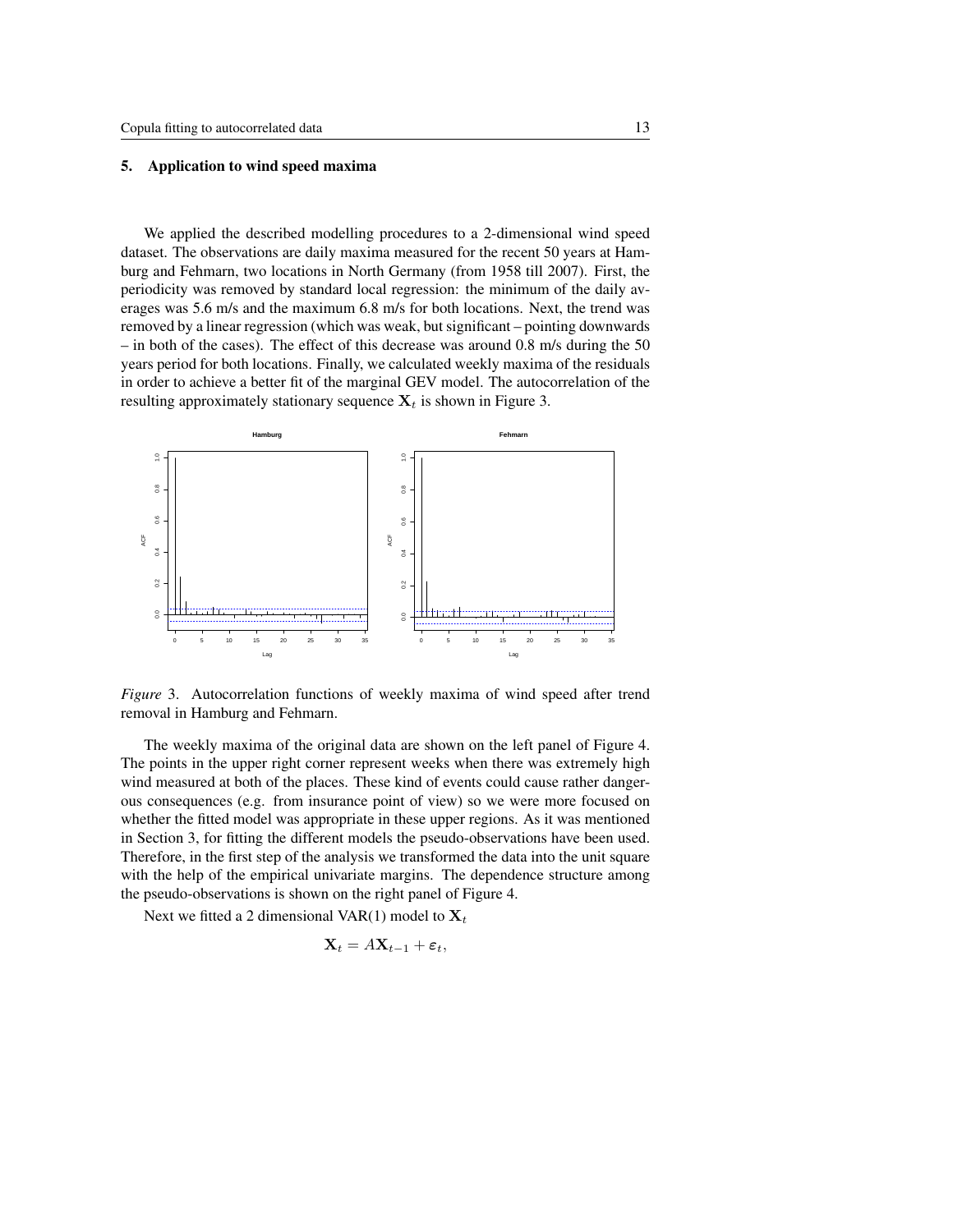

Figure 4. Left panel: Weekly maxima of wind speed data (m/s). Right panel: pseudoobservations after marginal transformations by the empirical distribution functions.

where A and  $C = \Sigma(\varepsilon_t)$  are 2×2 parameter matrices. For details about the model, see [1] for example. The fit was reasonable, so this model was used to determine the optimal block length for the block bootstrap as follows. From the estimated parameters of the  $VAR(1)$  model we can calculate the trace of the covariance matrix of the sample mean, which will be denoted by  $tr(\Sigma_{VAR}(\overline{\mathbf{X}}))$ . After that we took for each block size in the range of 1 to 30, 1000 circular block bootstrap samples and estimated the trace of the covariance matrix of the sample mean, denoted by  $tr(\Sigma^{*i}(\overline{X}))$   $(i = 1, ..., 30)$ . The values are given in Table 2. The estimated trace derived from the VAR model is 0.6086, so we can see from Table 2 that the closest value is for block size 8. The final results are represented in Table 3. The  $\Sigma$  in the fourth column is the covariance matrix of i.i.d. observations, simply estimated with the sample covariance matrix. The original sample size for weekly observations was 2580 therefore the effective sample size becomes 1571.

Table 2. The estimated trace of the covariance matrix of the bootstrapped sample mean for different block sizes.

| Block size $(i)$ | $tr(\Sigma^{*i}(\overline{\mathbf{X}}))$ | Block size $(i)$ | $tr(\Sigma^{*i}(\overline{\mathbf{X}}))$ |
|------------------|------------------------------------------|------------------|------------------------------------------|
|                  | 0.5084                                   | 10               | 0.6268                                   |
|                  | 0.5361                                   | 11               | 0.6355                                   |
|                  | 0.5612                                   | 12               | 0.6481                                   |
| 6                | 0.5790                                   | 13               | 0.6593                                   |
|                  | 0.5941                                   | 14               | 0.6647                                   |
|                  | 0.6101                                   | 15               | 0.6742                                   |
|                  | 0.6159                                   | 16               | 0.6727                                   |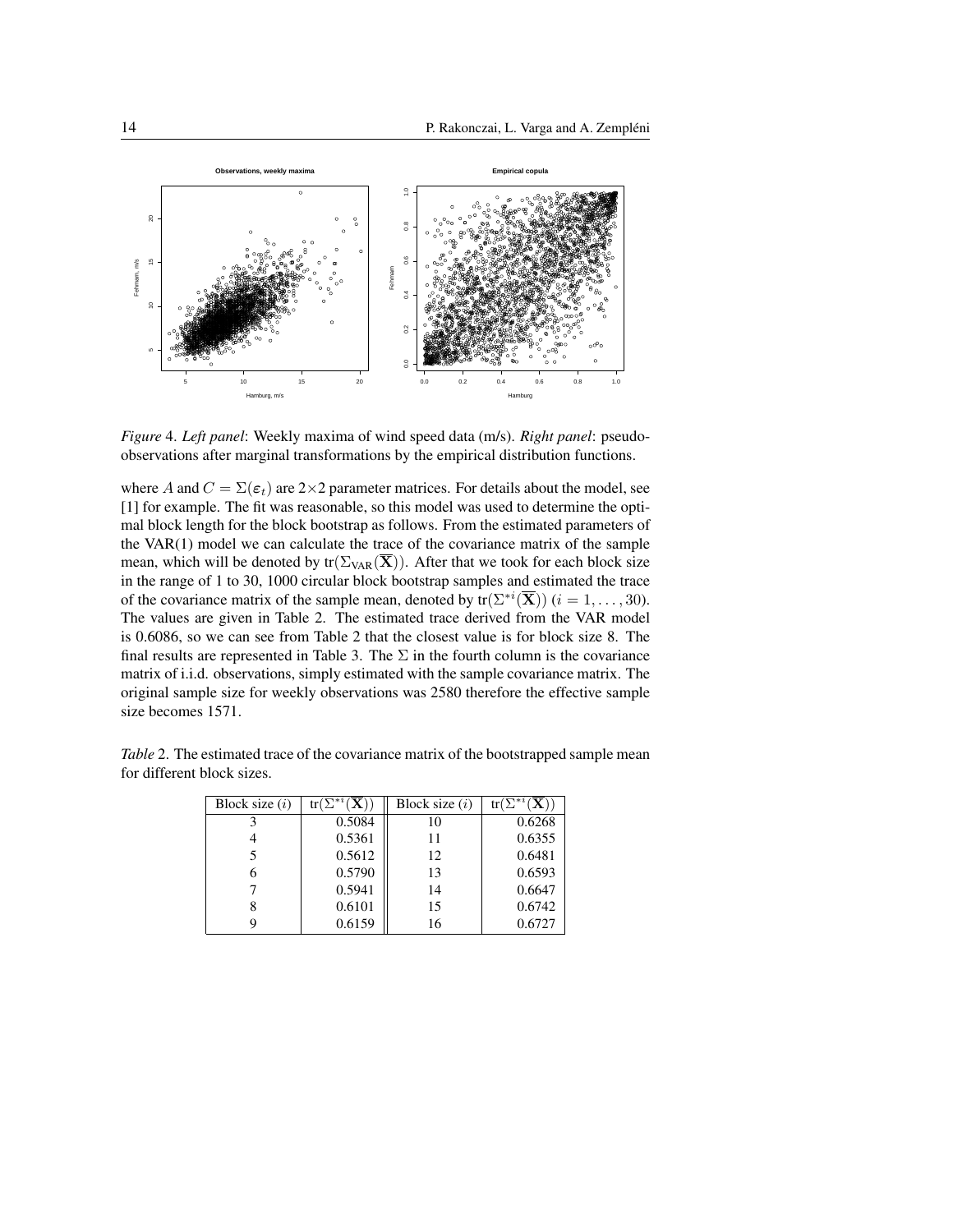*Table* 3. Optimal block length and sample size reduction for the pair Hamburg and Fehmarn.

| <b>Block</b> |                                          |                                           |                                  | Reduction | Sample | Effective   |
|--------------|------------------------------------------|-------------------------------------------|----------------------------------|-----------|--------|-------------|
| length       | $tr(\Sigma^{*8}(\overline{\mathbf{X}}))$ | $tr(\Sigma_{VAR}(\overline{\mathbf{X}}))$ | $tr(\Sigma)$<br>$\boldsymbol{n}$ | factor    | size   | sample size |
|              |                                          |                                           |                                  |           |        |             |
|              | 0.6101                                   | 0.6086                                    | 0.3715                           | 1.6422    | 2580   | 1571        |

We used the two copula models of Section 2 as candidates for our data. The parameters of the fitted copulas were  $\theta = 1.904$  for the Gumbel, and  $\theta = 1.247$  for the Clayton copula. See Figure 1 for simulations from these. (The models were fitted by the copula package of R, using the widely proposed pseudo-ML estimators.) As the next step we investigated the GoF by the K-tests, as described in Section 3. The fitted  $\mathcal{K}(\theta_n, t)$  functions are displayed in Figure 2 together with the empirical  $\mathcal{K}_n(t)$ of the observations.

After performing the tests we found that our approach played an important role as the critical values have increased substantially (Table 4 and Table 5). While the Clayton copula was rejected for all investigated levels, the Gumbel model was accepted for  $\alpha = 0.002$  when the sample size correction was taken into account (2nd and 4th) columns in Table 5). This relatively poor fit is not unusual in data analysis for sample sizes over 1000, so we carried on the modelling with the relative best option, the Gumbel copula.

*Table* 4. Bootstrapped statistics with observed and critical values for Clayton copula. The original critical values were calculated with sample size 2580, the adjusted critical values with the effective sample size 1571.

|                     |       | Global  | Global (Adj.) | Upper Tail | Upper Tail (Adj.) |
|---------------------|-------|---------|---------------|------------|-------------------|
| Observed statistics |       | 0.00174 | 0.00174       | 0.02534    | 0.02534           |
|                     | 95%   | 0.00007 | 0.00012       | 0.00039    | 0.00065           |
| Critical values     | 99%   | 0.00011 | 0.00017       | 0.00058    | 0.00093           |
|                     | 99.8% | 0.00025 | 0.00034       | 0.00116    | 0.00166           |

We calculated the prediction regions to the nominal levels of 50%, 75%, 95% and 99%, as described in Section 2. These regions are depicted in Figure 5. We were also interested in the reliability of these estimations. The possible fluctuation of the regions were estimated based on bivariate block bootstrap samples. The block size was 8, because this was found as the optimal size. We used the following algorithm:

1. Resampling from the wind database by block bootstrap with given  $b = 8$  block size.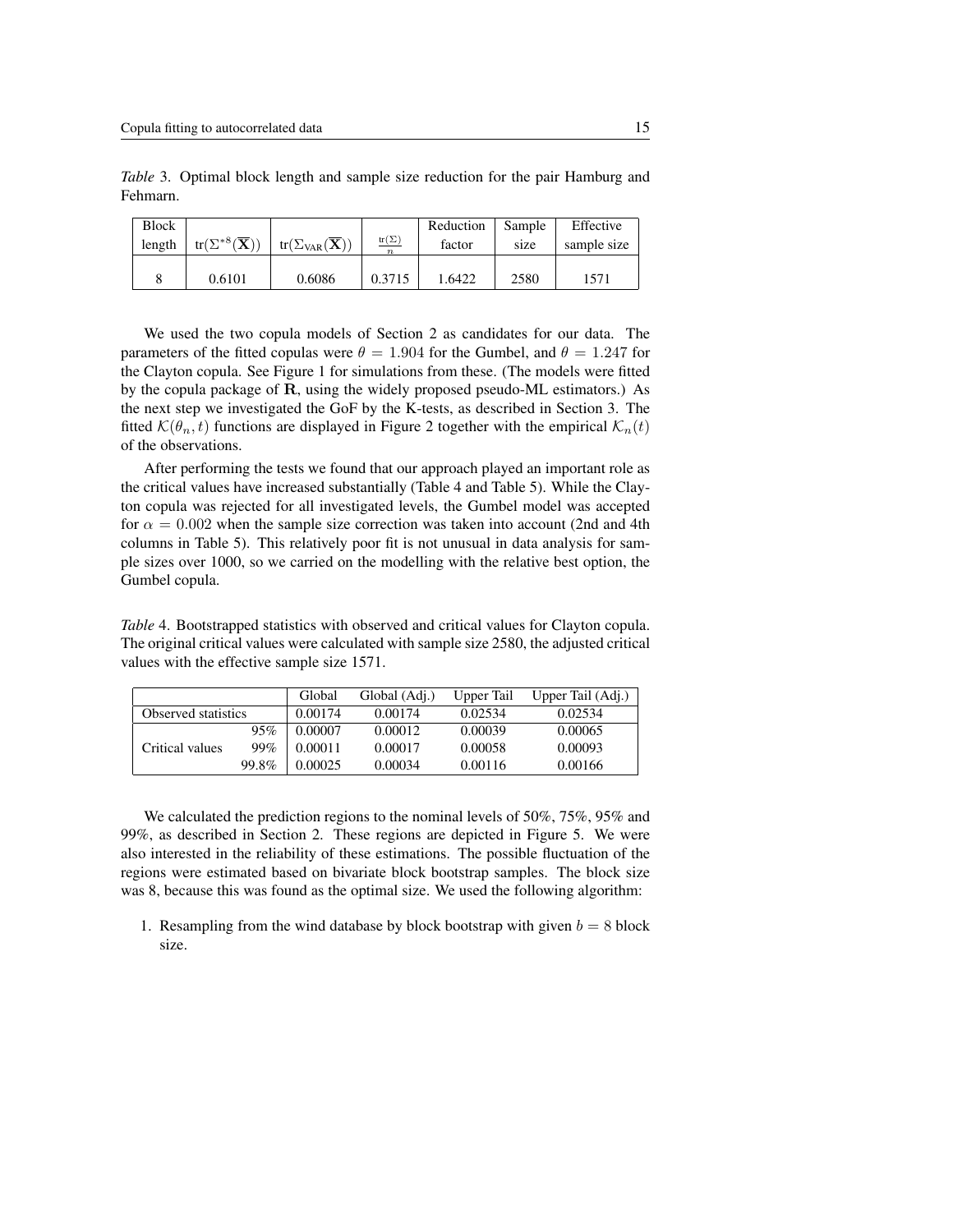*Table* 5. Bootstrapped statistics with observed and critical values for Gumbel copula. The original critical values were calculated with sample size 2580, the adjusted critical values with the effective sample size 1571.

|                     |       | Global  | Global (Adj.) | Upper Tail | Upper Tail (Adj.) |
|---------------------|-------|---------|---------------|------------|-------------------|
| Observed statistics |       | 0.00028 | 0.00028       | 0.00084    | 0.00084           |
|                     | 95%   | 0.00006 | 0.00010       | 0.00021    | 0.00036           |
| Critical values     | 99%   | 0.00009 | 0.00014       | 0.00030    | 0.00051           |
|                     | 99.8% | 0.00016 | 0.00032       | 0.00055    | 0.00089           |

- 2. Estimation of its marginal GEV parameters.
- 3. Estimation of the parameter of the Gumbel copula (by pseudo-ML) for the bootstrap sample.
- 4. Computation of the prediction regions based on the fitted model's density.
- 5. After completing steps 1-4 200 times, the upper and lower confidence bounds (inner and outer black curves on Figure 5) were computed as the 5% and 95% level curves of the bootstrapped regions.

The number of replicas shown on Figure 5 was chosen as low as 20 just to allow the comparison of the individual regions. The computation was quick enough to allow for several hundreds of runs in a reasonable time.

## 6. Conclusions

We can summarize our findings as follows.

The serial dependence has a substantial impact on the critical values of the GoF tests, and by the block bootstrap methodology we were able to estimate its effect. We do hope that the effective sample size, as an easily interpretable notion will find its place in the publications of the field. The theoretical background – in the flavour of similar consistency results for the bootstrap – is a conjecture at the moment, we hope to be able to prove and publish it soon. There is a straightforward generalization of the methods to the multivariate cases, although the curse of dimensionality will definitely hinder its applications in really high dimensions.

Another important use of the block bootstrap is in the estimation of the variability of the prediction regions. We plan to implement it as part of the mgpd package, within the framework of the bivariate threshold models, which is maintained by the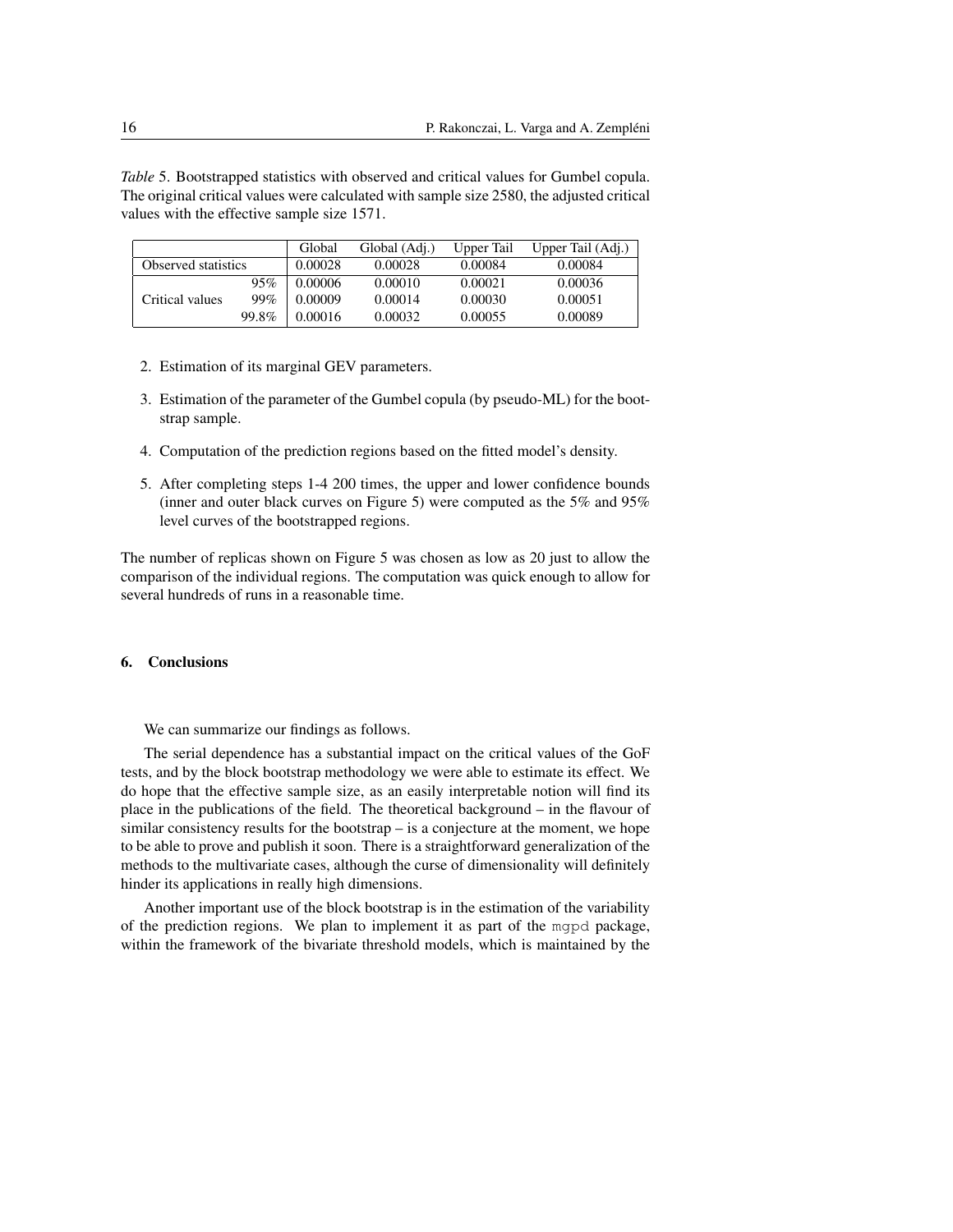

*Figure* 5. Prediction regions estimation by bootstrap.

first author of this paper. And we do hope that other relevant packages will soon provide similar options as they are indeed useful visualizations of the variability of the estimated regions.

## References

- [1] Brockwell, P.J. and R.A. Davis, *Time Series: Theory and Methods*, Springer, 2009.
- [2] Cherubini, U., E. Luciano and W. Vecchiato, *Copula Methods in Finance*, John Wiley & Sons, 2004.
- [3] Efron, B., Bootstrap methods: Another look at the jackknife, *The Annals of Statistics,* (1979), 1–26.
- [4] Genest, C. and A.-C. Favre, Everything you always wanted to know about copula modeling but were afraid to ask, *Journal of Hydrologic Engineering*, 12 (2007), 347–368.
- [5] Genest, C., J.-F. Quessy, and B. Rémillard, Goodnes-of-fit procedures for copula models based on the probability integral transformation, *Scandinavian J. of Statistics*, 33 (2006), 337–366.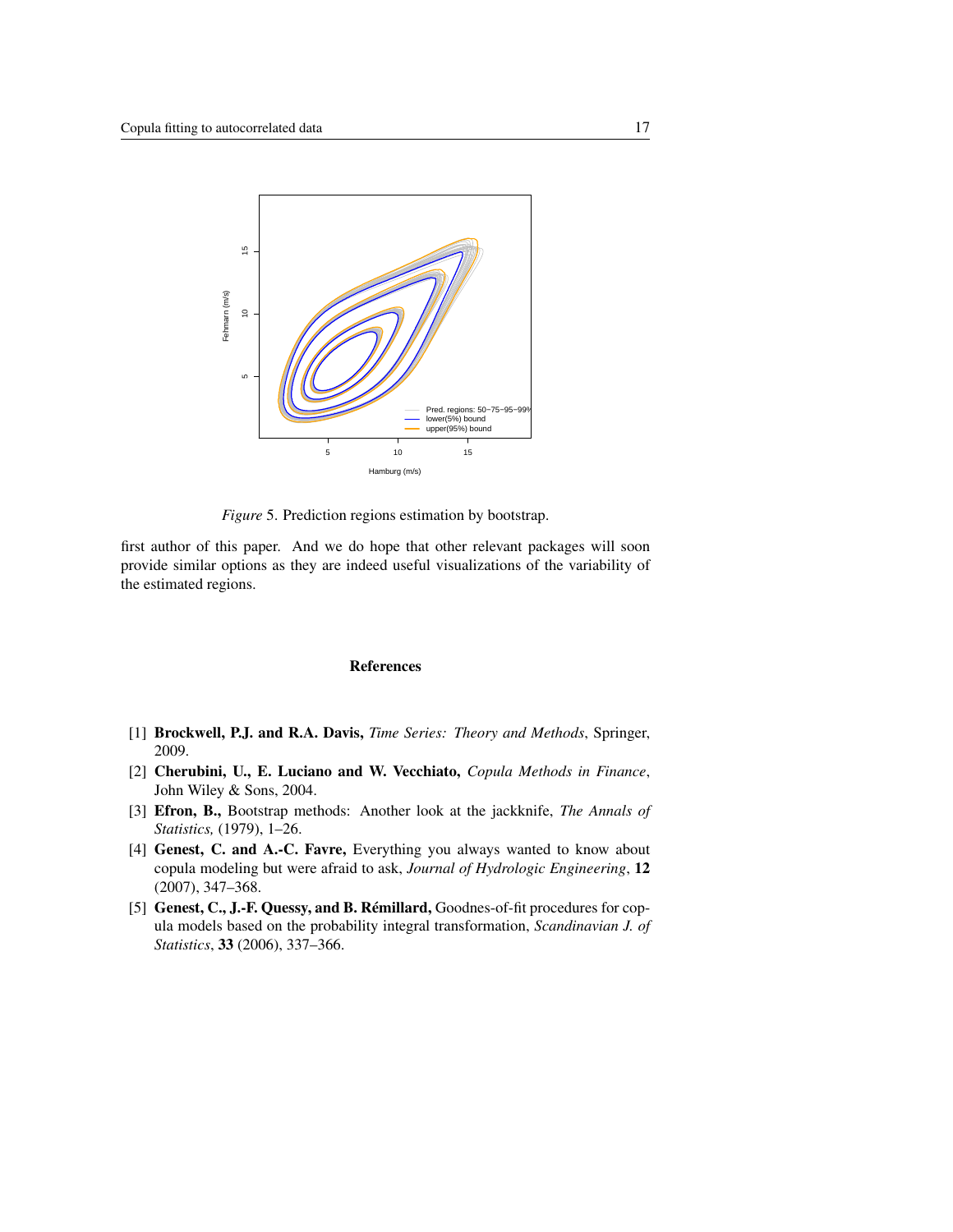- [6] Genest, C. and B. Rémillard, Validity of the parametric bootstrap for goodnessof-fit testing in semiparametric models, *Annales de l'Institut Henri Poincaré: Probabilités et Statistiques*, 44 (2008), 1096–1127.
- [7] Genest, C., B. Rémillard and D. Beaudoin, Goodness-of-fit tests for copulae: A review and a power study, *Insurance: Mathematics and Economics*, 44 (2009), 199–213.
- [8] Hall, P. and N. Tajvidi, Nonparametric analysis of temporal trend when fitting parametric models to extreme-value data, *Statistical Science*, (2000), 153–167.
- [9] Kish, L., *Survey Sampling*, John Wiley & Sons, New York, 1965.
- [10] **Kojadinovic, I. and J. Yan,** A goodness-of-fit test for multivariate multiparameter copulas based on multiplier central limit theorems, *Statistics and Computing*, 21 (2011), 17–30.
- [11] Kotz, S. and S. Nadarajah, *Extreme Value Distributions*, World Scientific, 2000.
- [12] Lahiri, S.N., *Resampling Methods for Dependent Data*, Springer, 2003.
- [13] McNeil, A.J., R. Frey and P. Embrechts, *Quantitative Risk Management*, Princeton University Press, 2005.
- [14] Nelsen, R.B., *An Introduction to Copulas*, Springer, 2007.
- [15] Patton, A., D.N. Politis, and H. White, Correction to "Automatic block-length" selection for the dependent bootstrap" by D. Politis and H. White, *Econometric Reviews*, 28 (2009), 372–375.
- [16] Politis, D.N. and H. White, Automatic block-length selection for the dependent bootstrap, *Econometric Reviews*, 23 (2004), 53–70.
- [17] Rakonczai, P., L. Márkus, and A. Zempléni, Autocopulas: Investigating the interdependence structure of stationary time series, *Methodology and Computing in Applied Probability*, 14 (2012), 149–167.
- [18] Rakonczai, P. and N. Tajvidi, On prediction of bivariate extremes, *Int. J. of Intelligent Technologies and Applied Statistics*, 3 (2010), 115–139.
- [19] Rakonczai, P. and A. Zempléni, Copulae and goodness of fit tests, *Recent Advances in Stochastic Modeling and Data Analysis*, ed. C.H.Skiadas, World Scientific, 2007, 198–206.
- [20] Yang, Y.B., E.L. Remmers, C. Ogunwole, D. Kastner, P.K. Gregersen, and W.F. Li, Effective sample size: Quick estimation of the effect of related samples in genetic case–control association analyses, *Computational Biology and Chemistry*, 35 (2011), 40–49.

## Pál Rakonczai

Department of Probability Theory and Statistics,